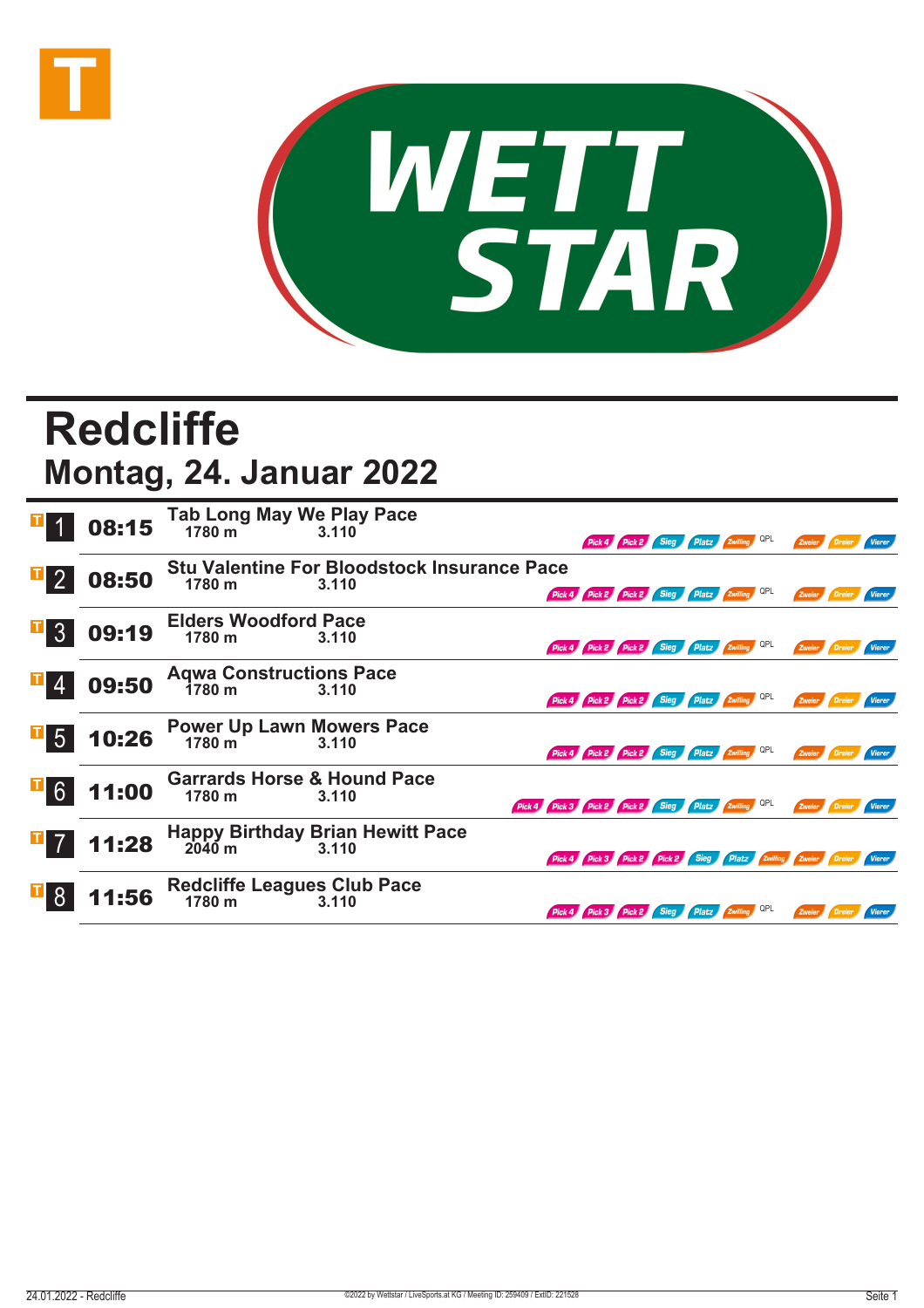| 24.01.2022 - Redcliffe                                                                                                                                                                                                  |                                                                                                              |                                                                                                                                                         |                                                                                                     | Rennen#9                                                                                                                                                                                                                                   |                                                                                                            |                                                                                                                                                                                                                                                |                                                                                                                      |                                                                                                                                                                                                                                | Seite 2                                                       |
|-------------------------------------------------------------------------------------------------------------------------------------------------------------------------------------------------------------------------|--------------------------------------------------------------------------------------------------------------|---------------------------------------------------------------------------------------------------------------------------------------------------------|-----------------------------------------------------------------------------------------------------|--------------------------------------------------------------------------------------------------------------------------------------------------------------------------------------------------------------------------------------------|------------------------------------------------------------------------------------------------------------|------------------------------------------------------------------------------------------------------------------------------------------------------------------------------------------------------------------------------------------------|----------------------------------------------------------------------------------------------------------------------|--------------------------------------------------------------------------------------------------------------------------------------------------------------------------------------------------------------------------------|---------------------------------------------------------------|
| <b>WANN STARTET IHR PFERD</b>                                                                                                                                                                                           |                                                                                                              |                                                                                                                                                         |                                                                                                     |                                                                                                                                                                                                                                            |                                                                                                            |                                                                                                                                                                                                                                                |                                                                                                                      |                                                                                                                                                                                                                                |                                                               |
| Always At Night<br>Amused<br>Ark<br>Aurora Rose<br>Awholelotofpretty<br>Barboo<br>Bella Bronski<br>Bettathanideal<br><b>Betterthan Torque</b><br><b>Betting Baron</b><br>Campbell Best<br>Chang<br><b>Clever Cowboy</b> | 8<br>Cuzin Pat<br>Evre I Go<br>Fire Eyes<br>$\overline{2}$<br>Forgive Me<br>3<br>5<br>Gretels Girl<br>3<br>5 | Cobbler Lane<br>Convair Hustler<br>Cyclone Jeremy<br>Doolittle Dandy<br><b>Fortyfive Rock</b><br>Gosling In Flight<br>High On Montana<br>Hot Rod Heaven | 4<br>$\overline{2}$<br>8<br>6<br>8<br>8<br>6<br>$\overline{2}$                                      | Just One Good One<br><b>Kid Calvert</b><br>Kookaburraprincess<br>La Belle Cheval<br>La Pistola<br>Letsplayuni<br>Lorimer Ladv<br>Miss Mia<br>Missinmemate<br>Mister Hart<br>Misterriodejaneiro<br>My Ultimate Clippa<br>My Ultimate Heston | 8<br>5<br>8<br>3<br>ĥ<br>2<br>$\overline{7}$<br>2<br>$\overline{4}$<br>6<br>8                              | Nesters Hill<br>Nevaevabend<br>Nolonga Your Choice<br>Our Dolly<br>Our Eduardo Denario<br>Pageantry<br>Pago Pago<br>Philandering Chef<br>Precious Cullen<br><b>Risky Buziness</b><br>Rollonx<br><b>Royal Princess</b><br><b>Shadys Delight</b> | 8<br>8<br>5<br>3<br>5<br>4<br>$\overline{2}$                                                                         | Shakatie<br>Soho Sinatra<br>Somewhereinheaven<br>Spikeador<br><b>Teachers Pet</b><br>Theresachance<br>Three Machs<br><b>Todays Hero</b><br>Torque Is My Girl<br>Uwatchingme<br>Valkyrie Hanover<br>Wavedancer<br>Whata Reactor | 6<br>3                                                        |
| <b>WANN STARTET IHR JOCKEY / FAHRER</b>                                                                                                                                                                                 |                                                                                                              |                                                                                                                                                         |                                                                                                     |                                                                                                                                                                                                                                            |                                                                                                            |                                                                                                                                                                                                                                                |                                                                                                                      |                                                                                                                                                                                                                                |                                                               |
| Angus Garrard<br>Chloe Butler<br>D P Mckenzie<br>Leonard Cain<br>N M Dawson<br>P R Chappenden<br>Sam Clotworthy                                                                                                         | 1.6.8<br>2,3,7,8<br>1,2,3,5,6,7,8<br>1,2,3,4,5,6,7<br>2,8<br>$\overline{7}$                                  |                                                                                                                                                         | <b>Ben Battle</b><br>D J Ebert<br>H L Barnes<br>M J Elkins<br>P J Greig<br>R J Gordon<br>T R Moffat |                                                                                                                                                                                                                                            | $\overline{2}$<br>1,3,4,5,8<br>1,2,4,5<br>3,4,6<br>3,4,5,6,8<br>1.6                                        | C K Sneddon<br>D M Belford<br>Justin Elkins<br>M P Neilson<br>P J Mcmullen<br>S J Doherty<br>Zac Chappenden                                                                                                                                    |                                                                                                                      | 3,5<br>5<br>3,4,5,8<br>1,2,6,8<br>1,2,3,4,5,6,7<br>8                                                                                                                                                                           |                                                               |
| <b>WANN STARTET IHR TRAINER</b>                                                                                                                                                                                         |                                                                                                              |                                                                                                                                                         |                                                                                                     |                                                                                                                                                                                                                                            |                                                                                                            |                                                                                                                                                                                                                                                |                                                                                                                      |                                                                                                                                                                                                                                |                                                               |
| A L Smith<br><b>Billy Moore</b><br>D J Ebert<br>G R Wright<br>M J Butler<br>P J Croghan<br>R J Gordon<br>S A Gillespie                                                                                                  | 3<br>3,5<br>$\mathbf{1}$<br>3,5<br>8<br>1,2,3<br>3,4,6,8<br>2,4                                              | A S Cargill<br>Charlie Chiang<br>D M Belford<br>Jurgen Strohschon<br>M J Charlton<br>P J Greig<br>R J Williams<br>S R Graham                            |                                                                                                     | 8<br>4,6<br>5<br>5<br>1.7<br>1,2,3,4,5,6,7<br>1,6,7<br>8                                                                                                                                                                                   | Ash Perks<br>D G Weeks<br>David Mckenzie<br>L R Hinze<br>M P Benham<br>P K Mckay<br>R W Hart<br>T R Moffat | 1<br>1,2<br>4<br>3,5,6,8<br>4,5,7<br>1.6                                                                                                                                                                                                       | <b>Ben Battle</b><br>D J D Smith<br>G J White<br>M B Kendall<br>N W Copeland<br>R F Curley<br>Ron Wells<br>W E Hinze |                                                                                                                                                                                                                                | $\overline{2}$<br>2,7<br>2,7<br>2,8<br>8<br>3<br>8<br>3,4,5,6 |

 $\overline{a}$ 

 $\overline{\phantom{0}}$  $\overline{a}$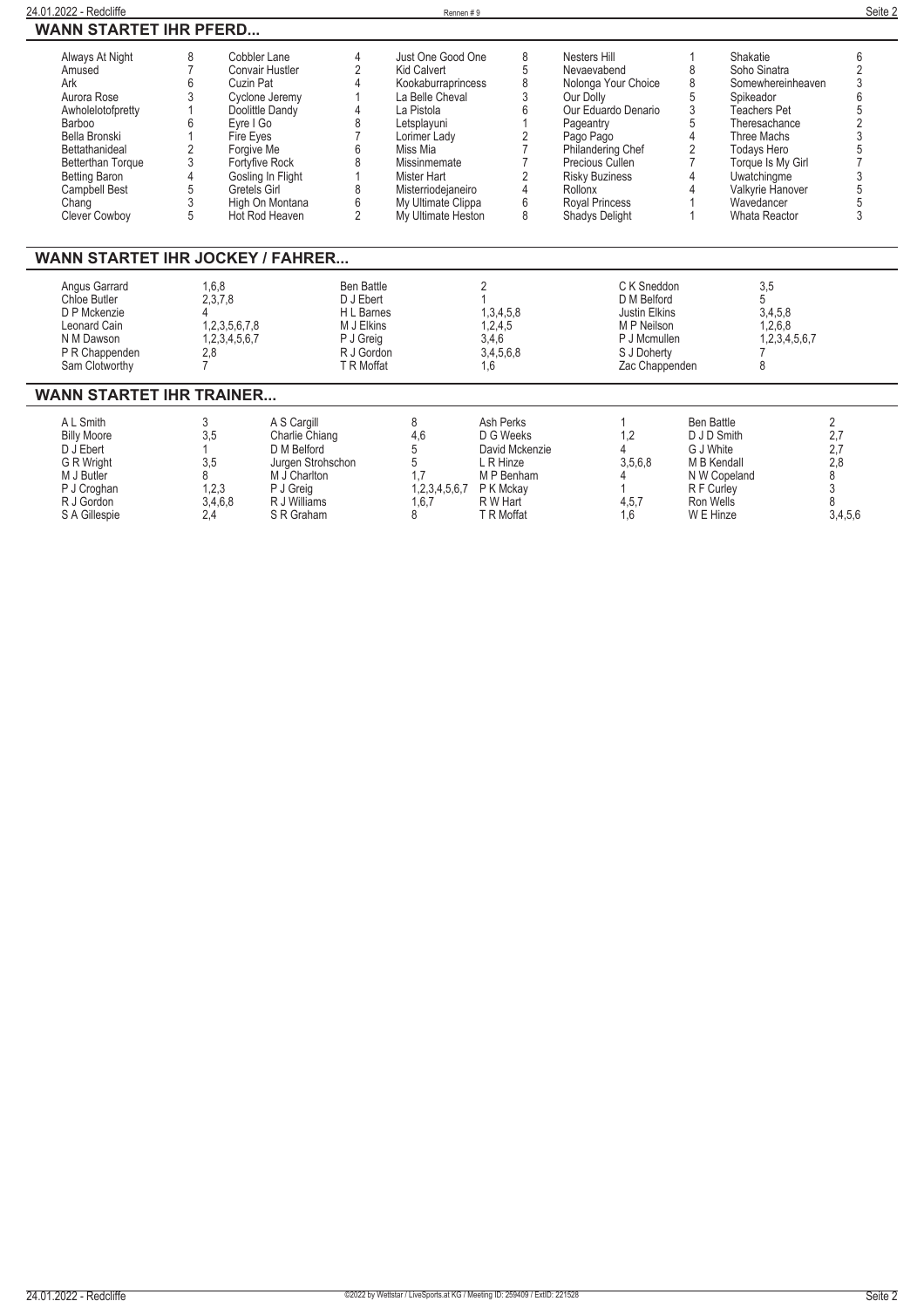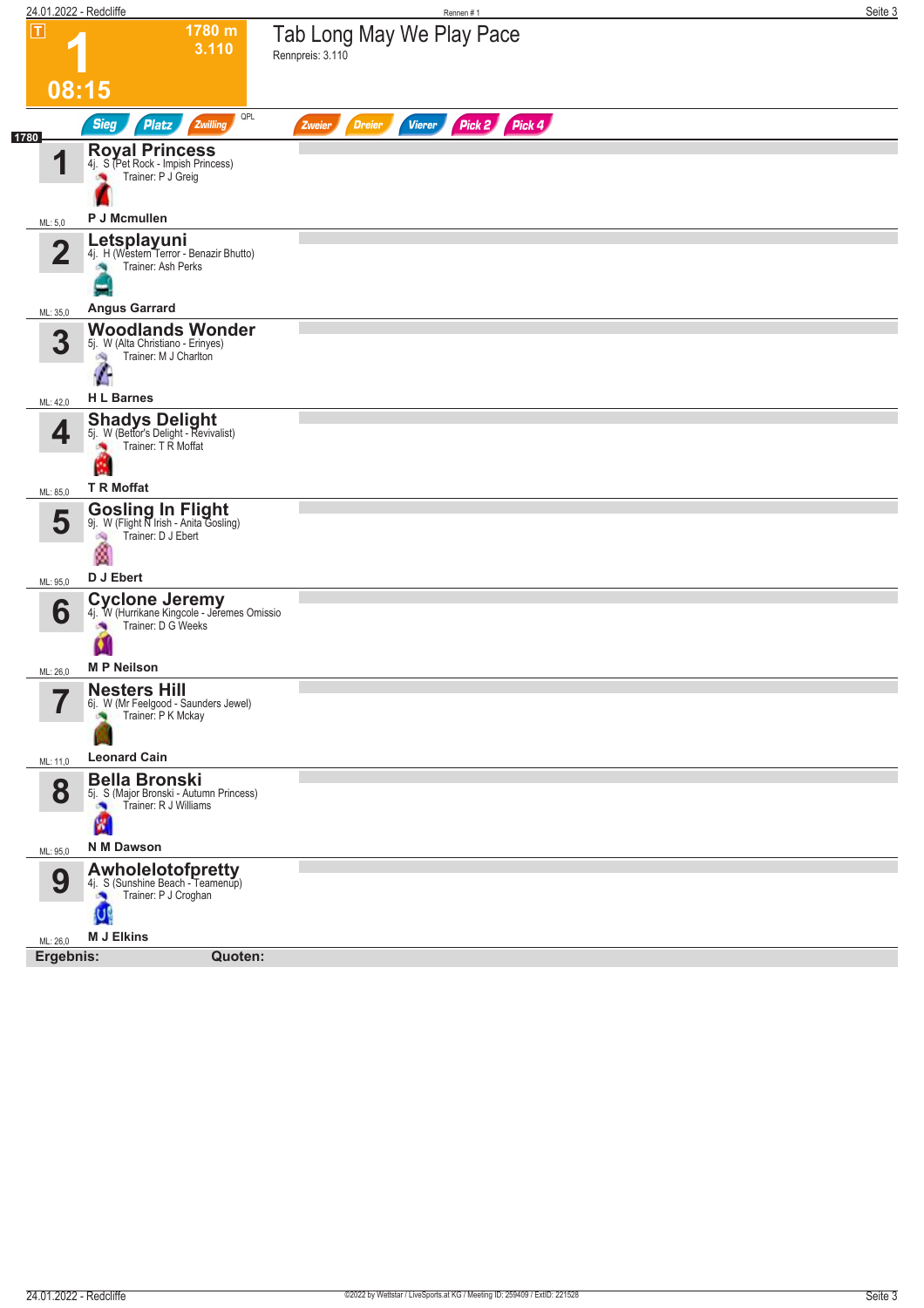| 24.01.2022 - Redcliffe  |                                                                                                    | Rennen #2                                                        | Seite 4 |
|-------------------------|----------------------------------------------------------------------------------------------------|------------------------------------------------------------------|---------|
| $\mathbf \Pi$<br>08:50  | 1780 m<br>3.110                                                                                    | Stu Valentine For Bloodstock Insurance Pace<br>Rennpreis: 3.110  |         |
|                         | QPL<br><b>Sieg</b><br><b>Platz</b><br>Zwilling                                                     | Pick 2 Pick 2 Pick 4<br><b>Dreier</b><br><b>Vierer</b><br>Zweier |         |
| 1780<br>И               | Lorimer Lady<br>7j. S (Courage Under Fire - Sneaknup)<br>Trainer: P J Greig                        |                                                                  |         |
| ML: 26,0                | <b>N M Dawson</b>                                                                                  |                                                                  |         |
| $\mathbf 2$             | <b>Theresachance</b><br>8j. W (South Park Hanover - Lizzie By Jove)<br>Trainer: G J White          |                                                                  |         |
| ML: 5,0                 | <b>Chloe Butler</b>                                                                                |                                                                  |         |
| $\overline{\mathbf{3}}$ | <b>Mister Hart</b><br>8j. W (Major In Art - Picturemerollin)<br>Trainer: M B Kendall               |                                                                  |         |
| ML: 10,0                | P R Chappenden                                                                                     |                                                                  |         |
| 4<br>×.                 | <b>Bettathanideal</b><br>6j. W (American Ideal - Live Life Betta)<br>Trainer: D G Weeks            |                                                                  |         |
| ML: 26,0                | <b>MP</b> Neilson                                                                                  |                                                                  |         |
| 5                       | <b>Convair Hustler</b><br>7j. W (Mach Three - Opera Doon)<br>Trainer: P J Croghan                  |                                                                  |         |
| ML: 26,0                | P J Mcmullen                                                                                       |                                                                  |         |
| 6<br>â,                 | <b>Hot Rod Heaven</b><br>9j. W (Rock N Roll Heaven - Nothin Bettor)<br>Trainer: S A Gillespie<br>Œ |                                                                  |         |
| ML: 11,0                | <b>M J Elkins</b>                                                                                  |                                                                  |         |
| 57<br>ı                 | <b>Soho Sinatra</b><br>5j. W (Betterthancheddar - Soho New York)<br>Trainer: D J D Smith           |                                                                  |         |
| ML: 5,0                 | <b>Leonard Cain</b>                                                                                |                                                                  |         |
| 8                       | Philandering Chef<br>5j. W (Heston Blue Chip - Modern Mistress)<br>Trainer: Ben Battle             |                                                                  |         |
| ML: 6,0                 | <b>Ben Battle</b>                                                                                  |                                                                  |         |
| Ergebnis:               | Quoten:                                                                                            |                                                                  |         |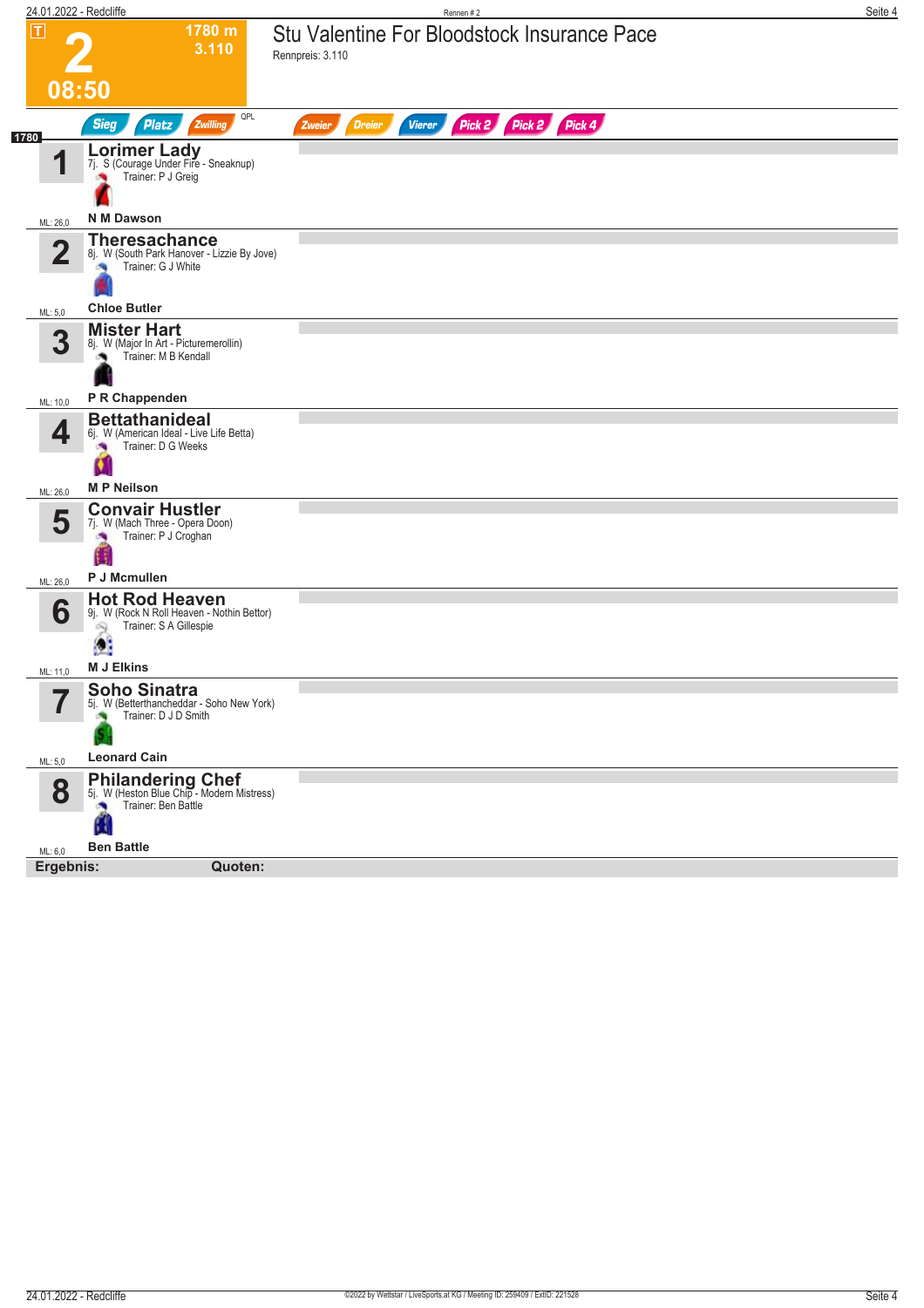|                                            | 24.01.2022 - Redcliffe                                                                                 | Rennen#3                                                  | Seite 5 |
|--------------------------------------------|--------------------------------------------------------------------------------------------------------|-----------------------------------------------------------|---------|
| $\boxed{\text{T}}$                         | 1780 m<br>3.110                                                                                        | <b>Elders Woodford Pace</b><br>Rennpreis: 3.110           |         |
|                                            | 09:19                                                                                                  |                                                           |         |
| 1780                                       | QPL<br><b>Sieg</b><br>Zwilling<br><b>Platz</b>                                                         | Pick 2 Pick 2 Pick 4<br>Vierer<br><b>Dreier</b><br>Zweier |         |
| 4                                          | <b>Betterthan Torque</b><br>7j. S (Betterthancheddar - Stately Torque)<br>Trainer: R F Curley          |                                                           |         |
| ML: 26,0                                   | <b>Chloe Butler</b>                                                                                    |                                                           |         |
| $\mathbf 2$                                | <b>Aurora Rose</b><br>4j. S (Rock N Roll Heaven - Devoy)<br>Trainer: P J Greig                         |                                                           |         |
| ML: 32,0                                   | P J Greig                                                                                              |                                                           |         |
| 3                                          | Somewhereinheaven<br>9j. S (Jet Laag - Timtam)<br>Trainer: R J Gordon<br>淘                             |                                                           |         |
| ML: 11,0                                   | R J Gordon                                                                                             |                                                           |         |
| 4                                          | <b>Our Eduardo Denario</b><br>11j. W (Mach Three - Dreamo Denario)<br>Trainer: L R Hinze               |                                                           |         |
| ML: 8,0                                    | <b>Leonard Cain</b>                                                                                    |                                                           |         |
| 5                                          | <b>Uwatchingme</b><br>5j. S (He's Watching - Black Truffle)<br>Trainer: A L Smith<br><b>N M Dawson</b> |                                                           |         |
| ML: 5,0                                    |                                                                                                        |                                                           |         |
| 6                                          | <b>Whata Reactor</b><br>6j. S (Auckland Reactor - Narnie)<br>Trainer: W E Hinze<br>dia.                |                                                           |         |
| ML: 6,0                                    | <b>Justin Elkins</b>                                                                                   |                                                           |         |
| $\overline{\phantom{a}}$<br>$\blacksquare$ | La Belle Cheval<br>ზj. S (Aces N Sevens - Dare To Excel)<br>Trainer: P J Croghan<br>×<br>P J Mcmullen  |                                                           |         |
| ML: 15,0                                   |                                                                                                        |                                                           |         |
| 8                                          | Chang<br>10j. W (Changeover - Angel Ofthe Knight)<br>Trainer: G R Wright<br>×<br>Y                     |                                                           |         |
| ML: 15,0                                   | C K Sneddon                                                                                            |                                                           |         |
| 9                                          | <b>Three Machs</b><br>5j. S (Mach Three - Operative Miss)<br>Trainer: Billy Moore<br>6                 |                                                           |         |
| ML: 7,0                                    | <b>H L Barnes</b><br>Ergebnis:<br>Quoten:                                                              |                                                           |         |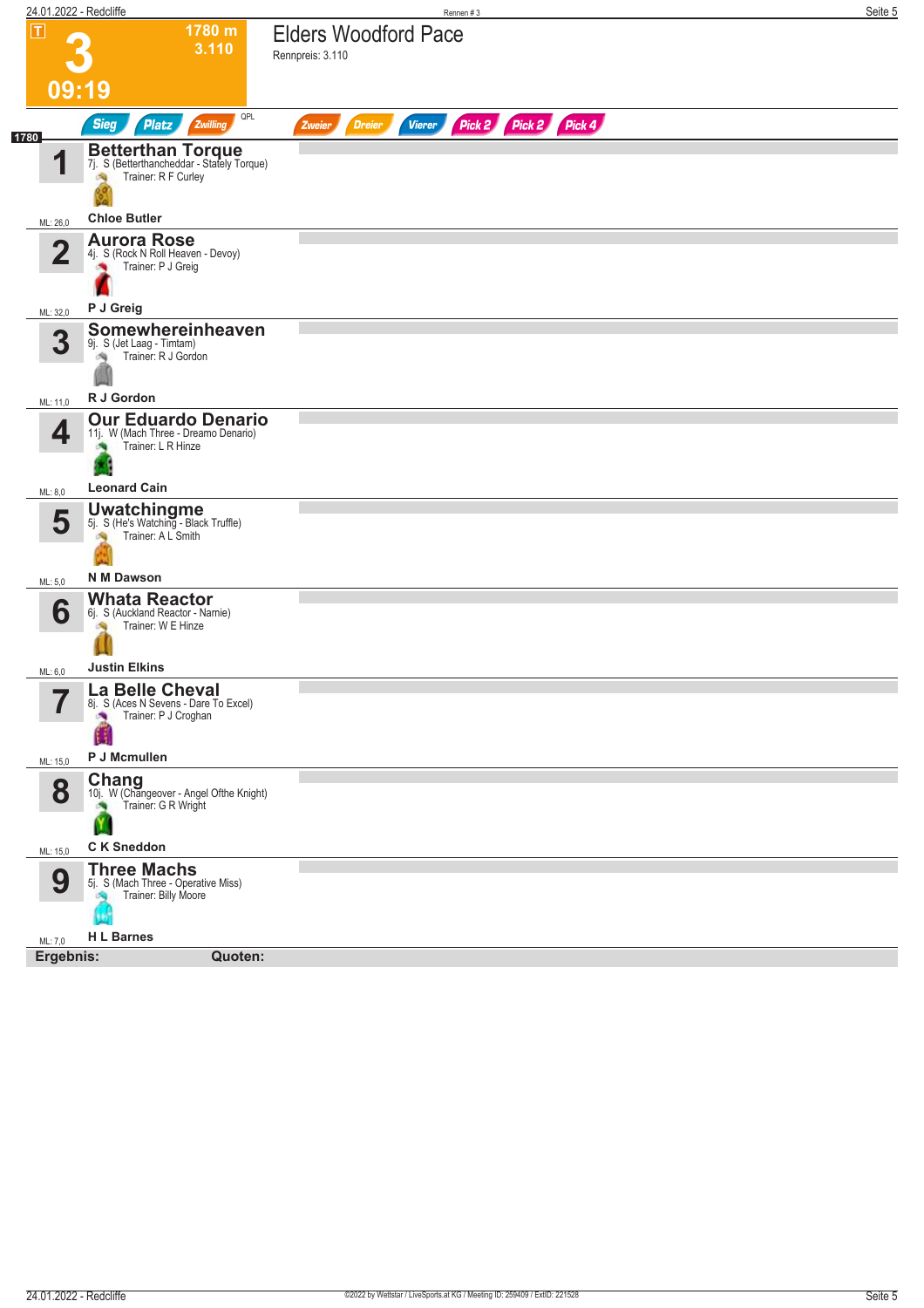| 24.01.2022 - Redcliffe |                                                                                                             | Rennen #4                                                        | Seite 6 |
|------------------------|-------------------------------------------------------------------------------------------------------------|------------------------------------------------------------------|---------|
| $ \mathsf{T} $         | 1780 m<br>3.110                                                                                             | <b>Aqwa Constructions Pace</b><br>Rennpreis: 3.110               |         |
|                        | 09:50                                                                                                       |                                                                  |         |
| 1780                   | QPL<br><b>Sieg</b><br><b>Platz</b><br>Zwilling                                                              | Pick 2 Pick 2 Pick 4<br><b>Dreier</b><br><b>Vierer</b><br>Zweier |         |
| И                      | <b>Rollonx</b><br>5j. W (A Rocknroll Dance - Renayben)<br>Trainer: M P Benham<br>V                          |                                                                  |         |
| ML: 26,0               | P J Mcmullen                                                                                                |                                                                  |         |
| $\mathbf 2$            | <b>Cobbler Lane</b><br>7j. W (Lincoln Royal - Shoe Lane)<br>Trainer: W E Hinze                              |                                                                  |         |
| ML: 19,0               | <b>Justin Elkins</b>                                                                                        |                                                                  |         |
| 3                      | <b>Risky Buziness</b><br>9j. W (Perfect Pegasus - Elusive Kestrel)<br>Trainer: R J Gordon                   |                                                                  |         |
| ML: 41,0               | R J Gordon                                                                                                  |                                                                  |         |
| 4                      | <b>Cuzin Pat</b><br>6j. W (Caribbean Blaster - Artistic Grin)<br>Trainer: David Mckenzie<br>肉               |                                                                  |         |
| ML: 26,0               | D P Mckenzie                                                                                                |                                                                  |         |
| 5                      | Misterriodejaneiro<br>8j. W (Rock N Roll Heaven - Miss Brazilian)<br>Trainer: S A Gillespie<br>69<br>ß.     |                                                                  |         |
| ML: 11,0               | <b>M J Elkins</b>                                                                                           |                                                                  |         |
| 6                      | <b>Doolittle Dandy</b><br>10j. W (The Globe - Judala Princess)<br>Trainer: R W Hart<br>×<br>≝<br>N M Dawson |                                                                  |         |
| ML: 44,0               |                                                                                                             |                                                                  |         |
| 57<br>ı                | <b>Betting Baron</b><br>8j. W (Bettor's Delight - Versace Woman)<br>Trainer: Charlie Chiang<br>М            |                                                                  |         |
| ML: 33,0               | <b>HL Barnes</b>                                                                                            |                                                                  |         |
| 8                      | <b>Pago Pago</b><br>5j. W (Mr Feelgood - Megseyrun)<br>Trainer: P J Greig                                   |                                                                  |         |
| ML: 11,0               | P J Greig                                                                                                   |                                                                  |         |
| Ergebnis:              | Quoten:                                                                                                     |                                                                  |         |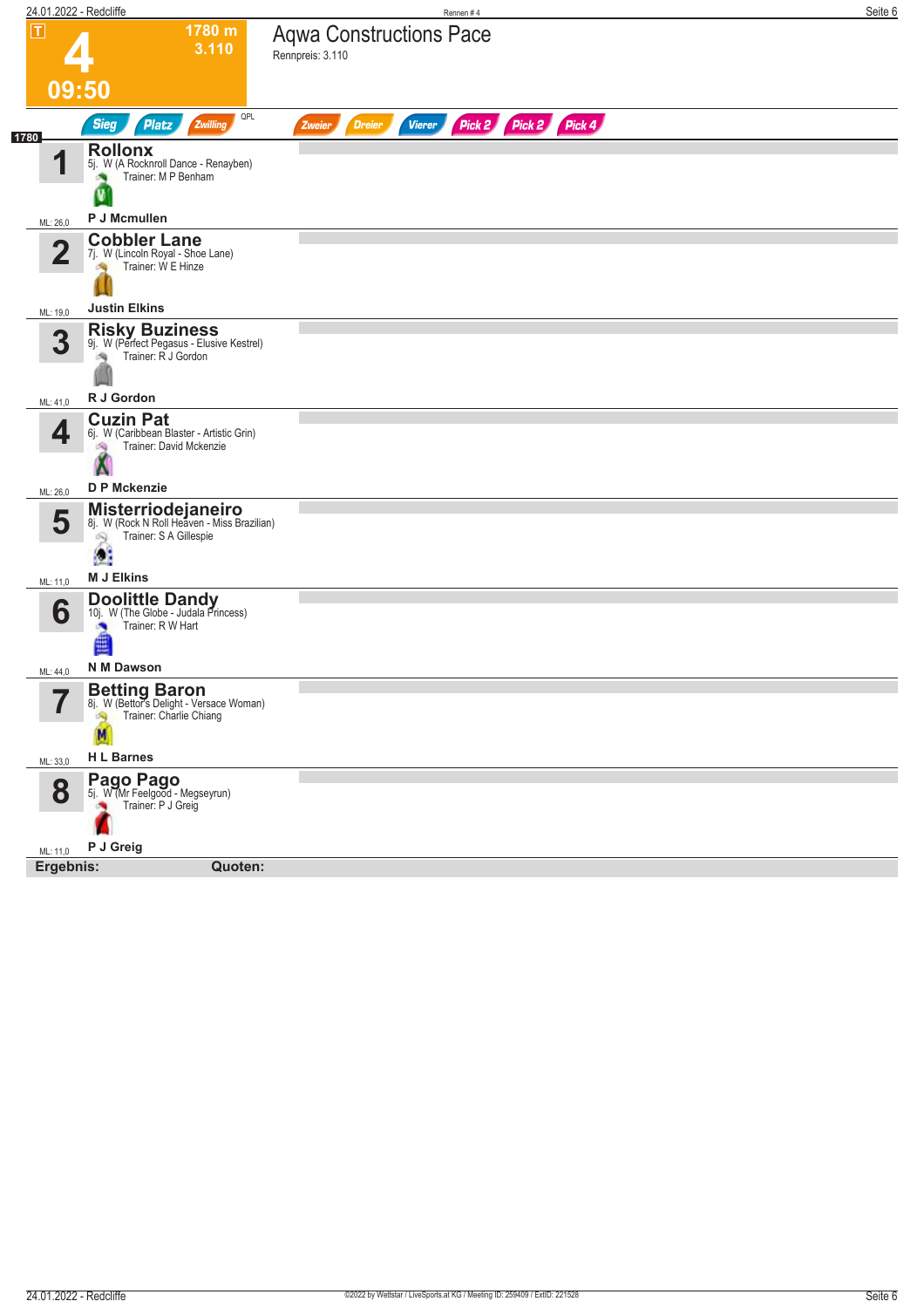| 24.01.2022 - Redcliffe  |                                                                                                      | Rennen#5                                                  | Seite 7 |
|-------------------------|------------------------------------------------------------------------------------------------------|-----------------------------------------------------------|---------|
| П                       | 1780 m<br>3.110                                                                                      | Power Up Lawn Mowers Pace<br>Rennpreis: 3.110             |         |
|                         | 10:26                                                                                                |                                                           |         |
|                         | QPL<br><b>Sieg</b><br><b>Platz</b><br>Zwilling                                                       | Pick 2 Pick 2 Pick 4<br><b>Dreier</b><br>Vierer<br>Zweier |         |
| 1780<br>И               | <b>Kid Calvert</b><br>8j. W (Badlands Hanover - Kate Au Penny)<br>Trainer: Jurgen Strohschon         |                                                           |         |
| ML: 19,0                | <b>M J Elkins</b>                                                                                    |                                                           |         |
| $\overline{\mathbf{2}}$ | <b>Our Dolly</b><br>4j. S (Lanercost - Montana Tess)<br>Trainer: W E Hinze<br><b>Justin Elkins</b>   |                                                           |         |
| ML: 8,0                 |                                                                                                      |                                                           |         |
| 3                       | Valkyrie Hanover<br>6j. S (Mr Feelgood - Vomo Hanover)<br>Trainer: L R Hinze                         |                                                           |         |
| ML: 11,0                | <b>Leonard Cain</b>                                                                                  |                                                           |         |
| 4                       | <b>Teachers Pet</b><br>5j. S (Pet Rock - Ima Rock Princess)<br>Trainer: P J Greig                    |                                                           |         |
| ML: 28,0                | <b>N M Dawson</b>                                                                                    |                                                           |         |
| 5                       | Wavedancer<br>8j. W (Somebeachsomewhere - Falcons Flam<br>Trainer: Billy Moore                       |                                                           |         |
| ML: 37,0                | <b>H L Barnes</b>                                                                                    |                                                           |         |
| 6                       | <b>Clever Cowboy</b><br>7j. W (Western Terror - Live And Learn)<br>Trainer: D M Belford<br>Ш         |                                                           |         |
| ML: 19,0                | <b>D</b> M Belford                                                                                   |                                                           |         |
| 57                      | <b>Todays Hero</b><br>6j. W (Mach Three - Tori Maguire)<br>Trainer: G R Wright                       |                                                           |         |
| ML: 15,0                | <b>CK Sneddon</b>                                                                                    |                                                           |         |
| 8                       | <b>Pageantry</b><br>10j. W (Art Major - Gracie Hart)<br>Trainer: L R Hinze                           |                                                           |         |
| ML: 19,0                | R J Gordon                                                                                           |                                                           |         |
| 9<br>ML: 8,0            | <b>Campbell Best</b><br>9j. W (Cammibest - Drink For Free)<br>Trainer: R W Hart<br>≜<br>P J Mcmullen |                                                           |         |
| Ergebnis:               | Quoten:                                                                                              |                                                           |         |
|                         |                                                                                                      |                                                           |         |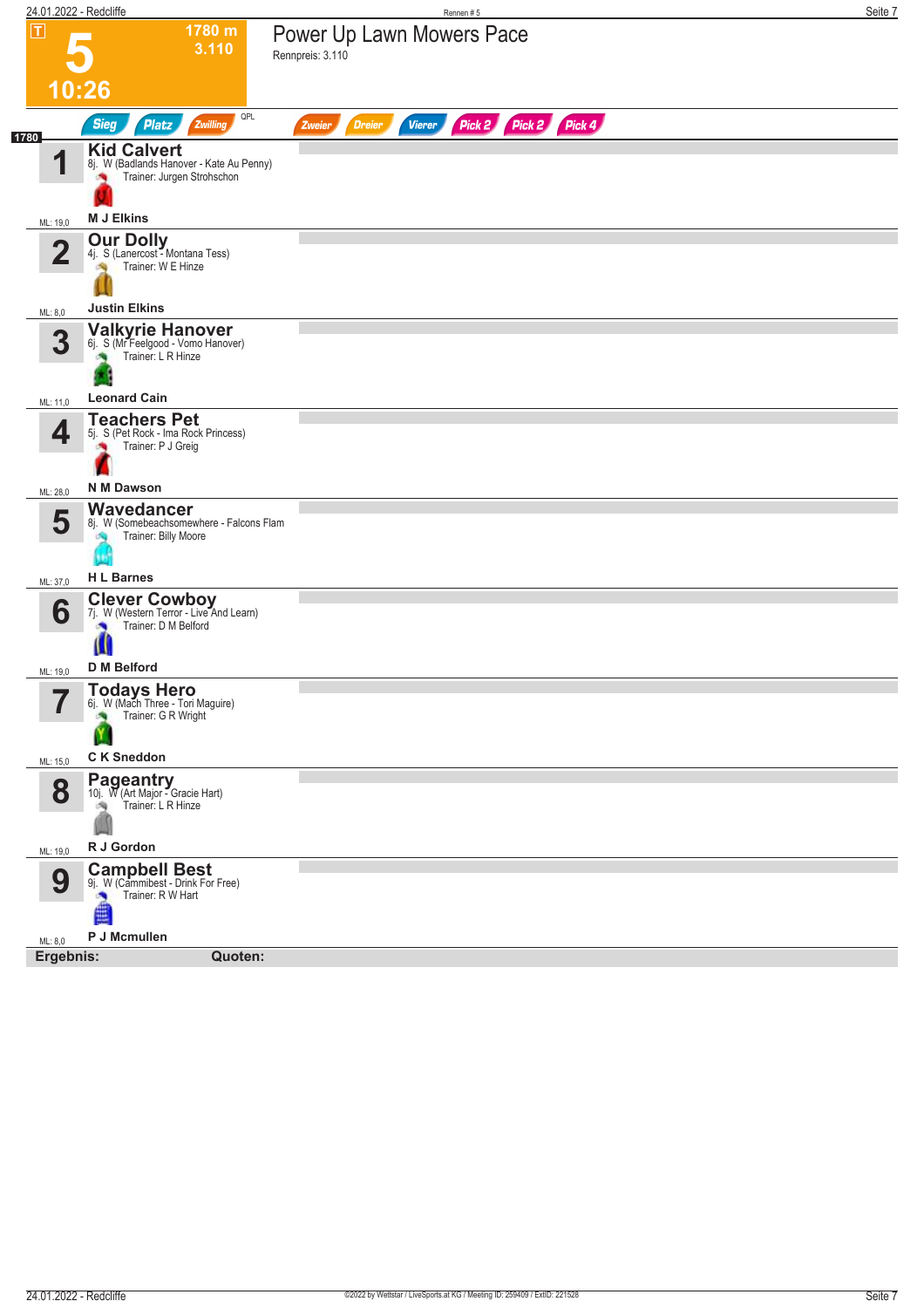| 24.01.2022 - Redcliffe<br>Rennen#6                                                                                         | Seite 8 |
|----------------------------------------------------------------------------------------------------------------------------|---------|
| $\boxed{\mathbf{T}}$<br>1780 m<br>Garrards Horse & Hound Pace<br>3.110<br>Rennpreis: 3.110                                 |         |
|                                                                                                                            |         |
| 11:00<br>QPL                                                                                                               |         |
| Pick 2 Pick 2 Pick 3 Pick 4<br>Zwilling<br><b>Sieg</b><br><b>Platz</b><br><b>Dreier</b><br><b>Vierer</b><br>Zweier<br>1780 |         |
| <b>Barboo</b><br>И<br>$7j$ . W (Village Jolt - My Barbie Doll)<br><b>Example:</b> Charlie Chiang                           |         |
| <b>Angus Garrard</b><br>ML: 22,0                                                                                           |         |
| <b>Forgive Me</b><br>4j. S (Pet Rock - Forgiven)<br>$\overline{\mathbf{2}}$<br>Trainer: P J Greig                          |         |
| P J Mcmullen<br>ML: 9,0                                                                                                    |         |
| La Pistola<br>3<br>6j. W (Art Major - Bronski Gorgeous)<br>Trainer: P J Greig                                              |         |
| P J Greig<br>ML: 26,0                                                                                                      |         |
| <b>Spikeador</b><br>4<br>7j. S (Sportswriter - Gikador)<br>Trainer: TR Moffat                                              |         |
| <b>T R Moffat</b><br>ML: 41,0                                                                                              |         |
| <b>Ark</b><br>5<br>11j. W (Jeremes Jet - Blue Electric Night)<br>Trainer: R J Williams<br>×<br>飍                           |         |
| N M Dawson<br>ML: 7,0                                                                                                      |         |
| <b>High On Montana</b><br>6<br>7j. W (Rock N Roll Heaven - Salix)<br>Trainer: L R Hinze<br><b>MP Neilson</b><br>ML: 8,0    |         |
| <b>Shakatie</b><br>7                                                                                                       |         |
| 7j. S (Bettor's Delight - Shakali)<br>,<br>Trainer: WE Hinze                                                               |         |
| <b>Leonard Cain</b><br>ML: 42,0                                                                                            |         |
| <b>My Ultimate Clippa</b><br>4. W (Art Major - Colada Belle)<br>Trainer: R J Gordon<br>8                                   |         |
| R J Gordon<br>ML: 15,0                                                                                                     |         |
| Ergebnis:<br>Quoten:                                                                                                       |         |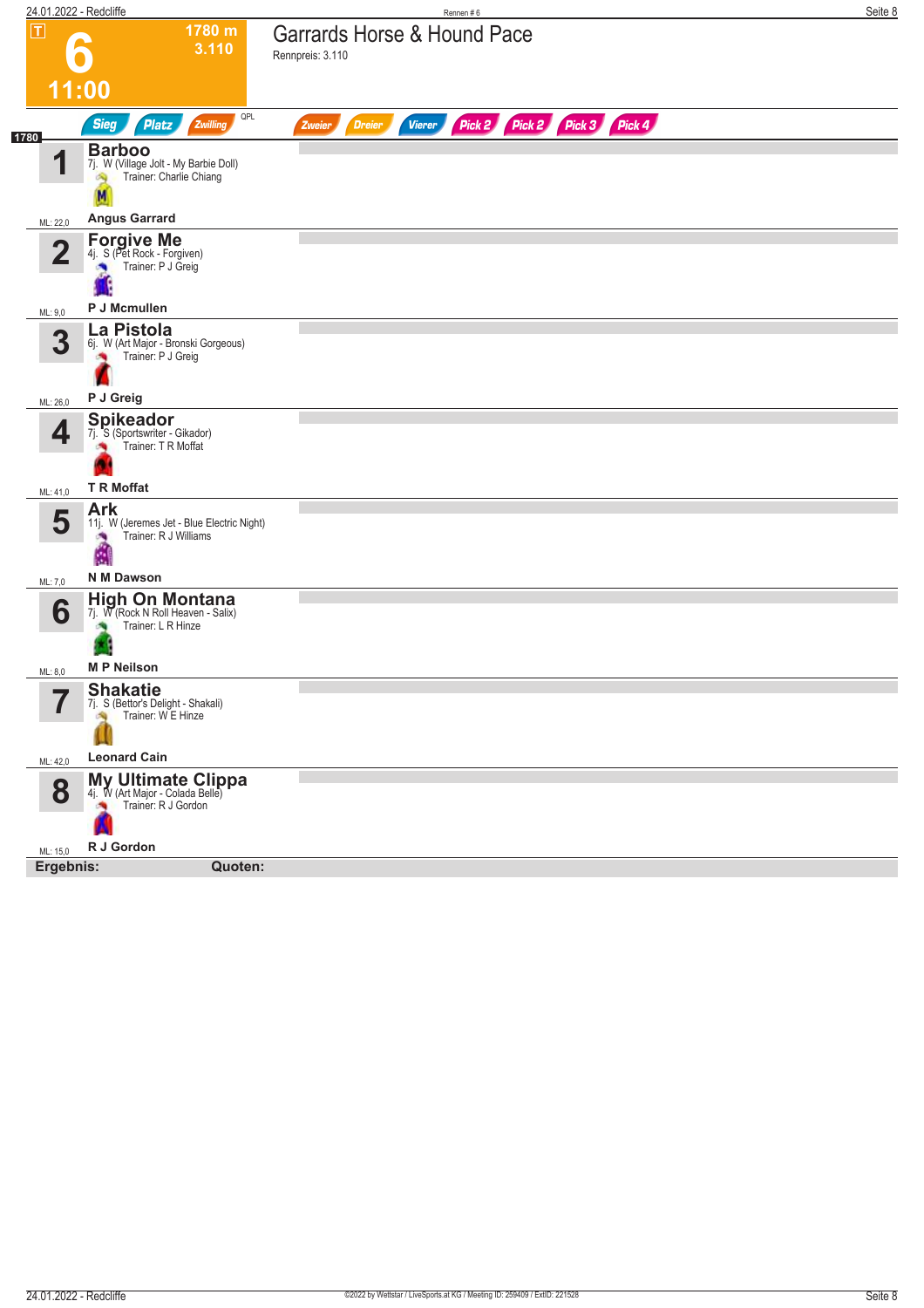| 24.01.2022 - Redcliffe  | Rennen#7                                                                                                       | Seite 9 |
|-------------------------|----------------------------------------------------------------------------------------------------------------|---------|
| $\overline{\mathbf{r}}$ | 2040 m<br>Happy Birthday Brian Hewitt Pace<br>3.110<br>Rennpreis: 3.110                                        |         |
|                         | 11:28                                                                                                          |         |
| 2040                    | Pick 2 Pick 3 Pick 4<br><b>Sieg</b><br>Pick 2<br><b>Platz</b><br>Zwilling<br>Vierer<br>Zweier<br><b>Dreier</b> |         |
| 1                       | <b>Missinmemate</b><br>9j. W (Grinfromeartoear - Return To Gold)<br>Trainer: D J D Smith                       |         |
| ML: 26,0                | <b>Sam Clotworthy</b>                                                                                          |         |
| $\overline{\mathbf{2}}$ | <b>Precious Cullen</b><br>11j. W (Christian Cullen - Precious Delight)<br>Trainer: G J White                   |         |
| ML: 85,0                | <b>Chloe Butler</b>                                                                                            |         |
| 3                       | <b>Torque Is My Girl</b><br>6j. S (Sportswriter - Torque In Motion)<br>Trainer: R W Hart<br>٠<br>图             |         |
| ML: 44,0                | <b>Leonard Cain</b>                                                                                            |         |
| 4<br>ML: 36,0           | <b>Miss Mia</b><br>6j. S (Modern Art - Lets Rocknroll)<br>Trainer: P J Greig<br>P J Mcmullen                   |         |
|                         | <b>Amused</b>                                                                                                  |         |
| 5                       | 6j. W (Grinfromeartoear - Lola Bromac)<br>Trainer: R J Williams<br>×<br>웹                                      |         |
| ML: 5,0                 | N M Dawson                                                                                                     |         |
| 6                       | <b>Fire Eyes</b><br>4j. W (A Rockhroll Dance - Spring Ball)<br>Trainer: M J Charlton<br>dia.<br>Æ              |         |
| ML: 501,0               | <b>S J Doherty</b>                                                                                             |         |
| Ergebnis:               | Quoten:                                                                                                        |         |